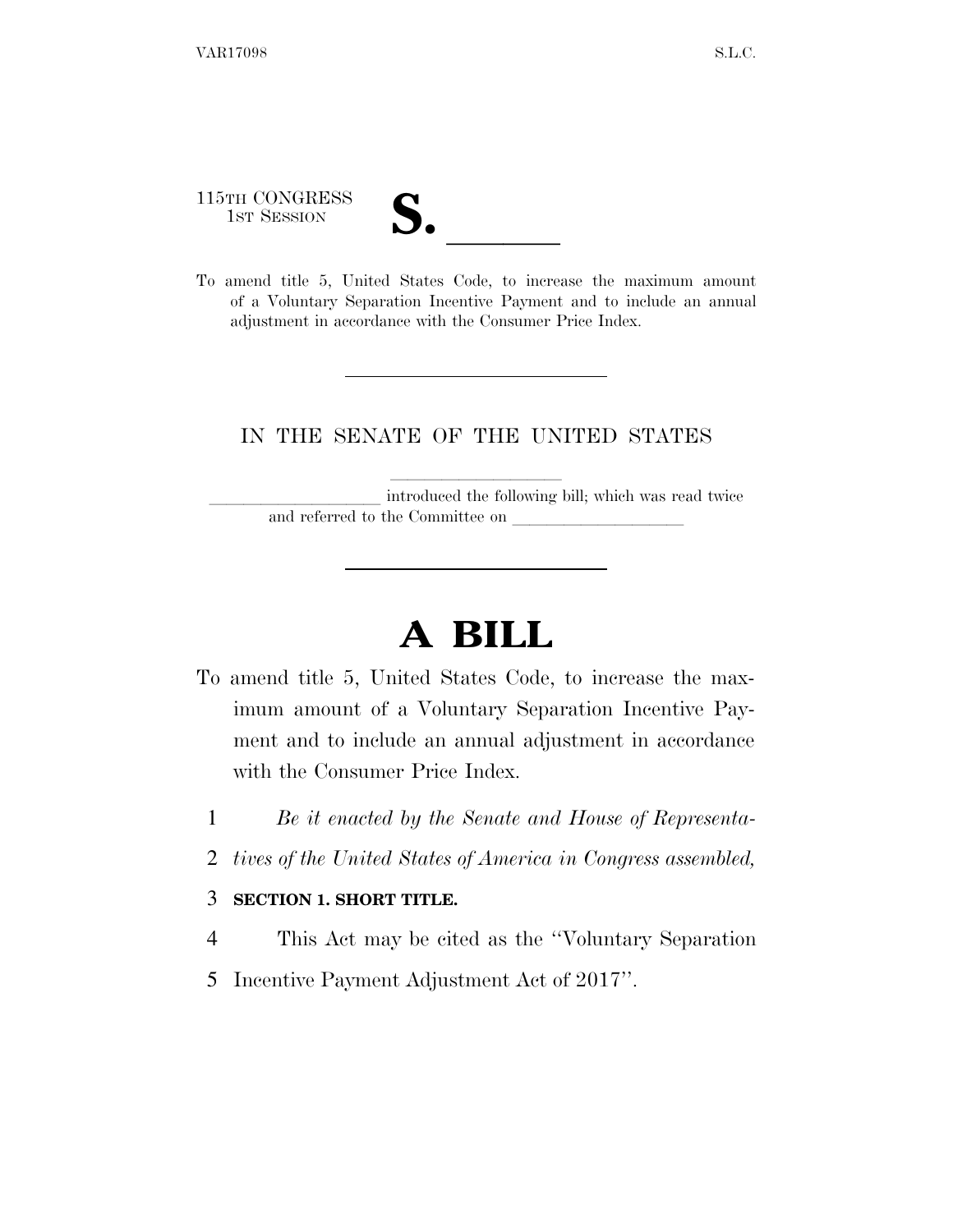| 1              | SEC. 2. VOLUNTARY SEPARATION INCENTIVE PAY IN-          |
|----------------|---------------------------------------------------------|
| $\overline{2}$ | CREASE.                                                 |
| 3              | (a) IN GENERAL.—Section 3523 of title 5, United         |
| $\overline{4}$ | States Code, is amended—                                |
| 5              | in subsection $(b)(3)(B)$ , by striking<br>(1)          |
| 6              | " $$25,000"$ and inserting " $$40,000$ , as adjusted in |
| $\overline{7}$ | accordance with subsection $(e)$ "; and                 |
| 8              | $(2)$ by adding at the end the following:               |
| 9              | "(c) CONSUMER PRICE INDEX ADJUSTMENT.—                  |
| 10             | "(1) IN GENERAL.—On March 1 of each year,               |
| 11             | the Director of the Office of Personnel Management      |
| 12             | shall adjust the amount under subsection $(b)(3)(B)$    |
| 13             | by the amount determined by the Secretary of Labor      |
| 14             | to reflect the percentage increase between—             |
| 15             | "(A) the Consumer Price Index (all items;               |
| 16             | United States city average) published for De-           |
| 17             | cember of the preceding year; and                       |
| 18             | "(B) the Consumer Price Index (all items;               |
| 19             | United States city average) published for De-           |
| 20             | cember of the year before the preceding year.           |
| 21             | "(2) ROUNDING.—In making an adjustment                  |
| 22             | under paragraph (1), the Director of the Office of      |
| 23             | Personnel Management shall—                             |
| 24             | $\lq\lq$ round the percentage increase to the           |
| 25             | nearest $\frac{1}{10}$ of 1 percent; and                |